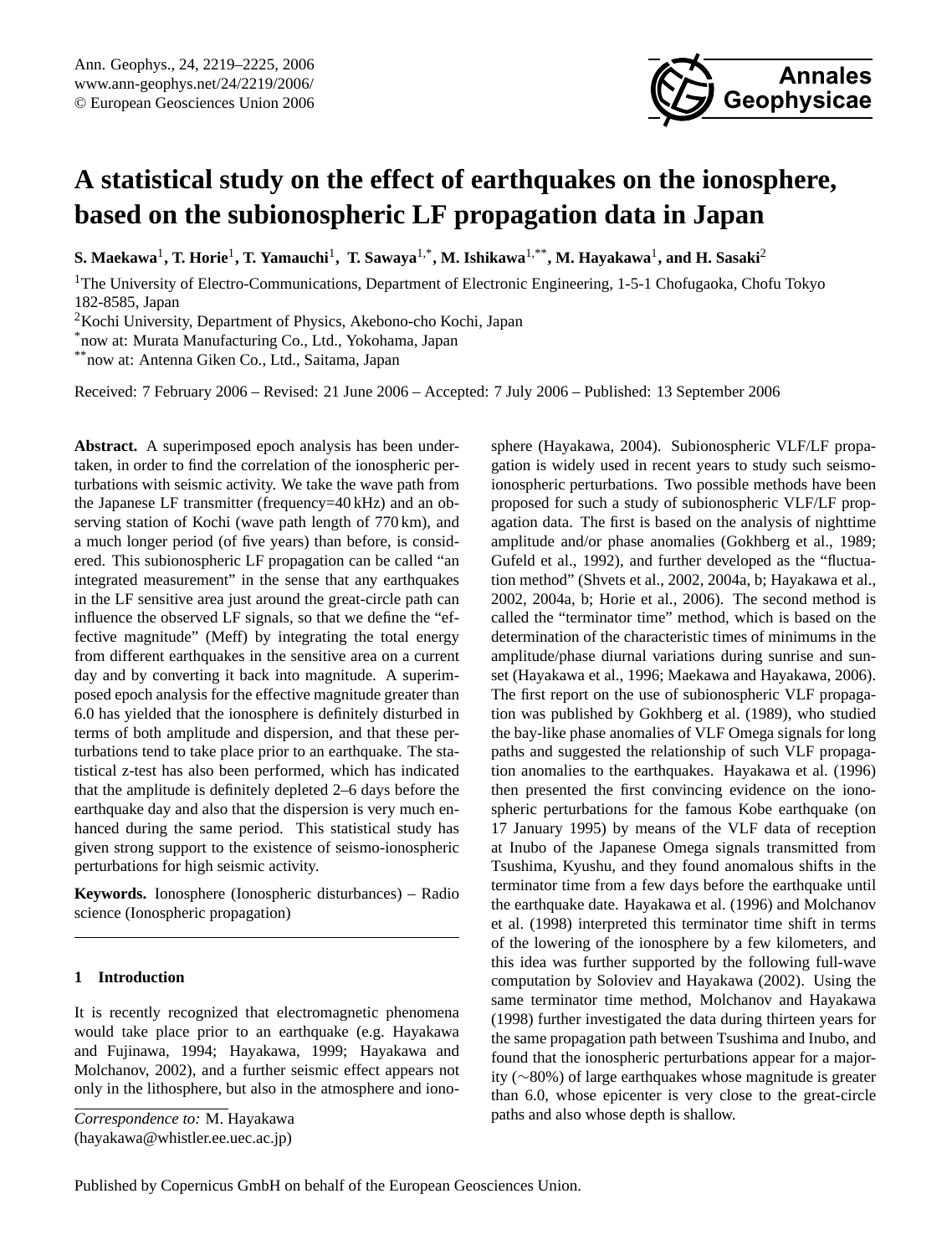

Fig. 1. Ketative location of the EP-transmitter, 33.1 In Fukushina and an observing station, Rochi. The sensitive area for this EP-propagation path is also indicated; the circles with radius of 200 km around the transmitte **Fig. 1.** Relative location of the LF transmitter, JJY in Fukushima and an observing station, Kochi. The sensitive area for this LF propagation circles. Also 92 earthquakes with a conventional magnitude (M) greater than 5.0 are plotted, which took place within the sensitive area.

Later many papers have been published on the event studies for recent large earthquakes including Tokachi-oki (August 2003) (Shvets et al., 2004b), 2004 Mid Niigata Prefecture (Hayakawa et al., 2006), 2004 Indonesia Sumatra (Horie et al., 2006) earthquakes. These kinds of event studies would be of essential importance for the study of seismoionospheric perturbations. However, in addition to these event studies, it is highly required to undertake any statistical study on the correlation between ionospheric disturbances and earthquakes based on abundant data sources. There have been very few reports on the statistical correlation between the ionospherc perturbations and earthquakes (Shvets et al., 2002, 2004a; Rozhnoi et al., 2004). Shvets et al. (2004a) have examined a very short-period of data (March–August, 1997) for two paths (one is the Tsushima-Chofu and another, NWC (Australia)-Chofu) and found that wave-like anomalies in the VLF Omega signal with periods of a few hours (as indicative of the importance of atmospheric gravity wave as suggested by Molchanov et al., 2001) were observed 1–3 days before or on the day of moderately strong earthquakes

with magnitudes 5–6.1. Then, Rozhnoi et al. (2004) have extensively studied 2 years data of the subionospheric LF signal along the path Japan (call sign, JJY)-Kamchatka (distance=2300 km), and have found from the statistical study that the LF signal effect is observed only for earthquakes with a magnitude at least greater than 5.5.

This paper will be devoted to such a statistical study on the correlation between ionospheric disturbances and seismic activity. A few important distinctions from the previous works by Shvets et al. (2002, 2004a) and Rozhnoi et al. (2004) are described. The first point is the use of a much longer period of VLF/LF data (five years long). The second point is that we pay attention to the physical parameters of VLF/LF propagation data in this paper; (1) amplitude (or trend) and (2) dispersion (in amplitude) (or fluctuation). In the previous work by Rozhnoi et al. (2004) they have studied the percentage occurrence of anomalous days, in which an anomalous day is defined as one day during which the difference of amplitude (and/or phase) from the monthly average exceeds one standard deviation  $(\sigma)$ . A superimposed epoch analysis is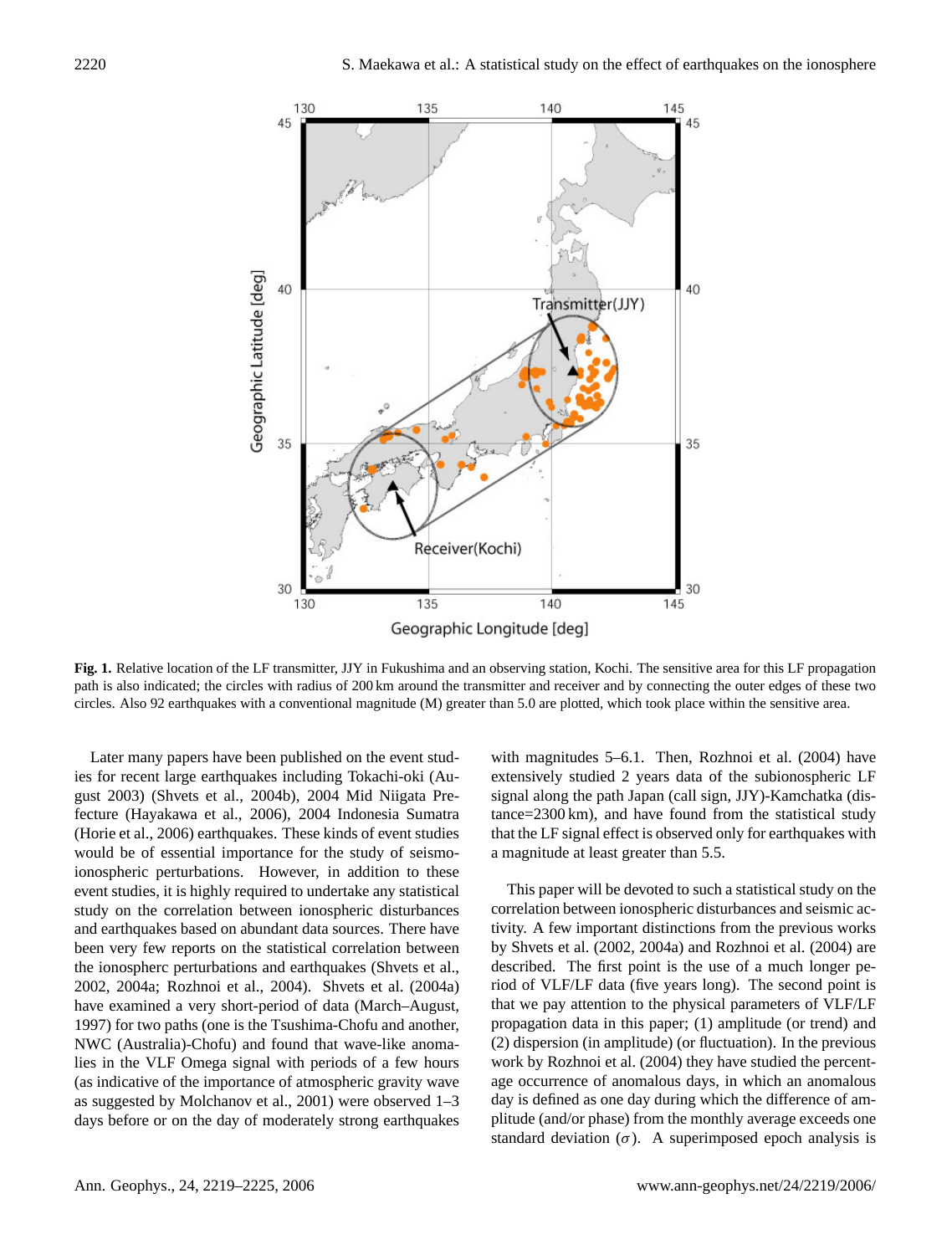undertaken in this paper and also the statistical test is performed to estimate the significance of seismo-ionospheric perturbations.

## **2 Description of VLF/LF measurements**

During the framework of the NASDA Earthquake Remote Sensing Frontier Project (1996–2001), we have established a Japanese VLF network for the purpose of seismoionospheric perturbations (Hayakawa et al., 2001, 2004a, b). This VLF network is consisting of the following 7 VLF observing stations: (1) Moshiri (in Hokkaido), (2) Chofu (Tokyo) (Univ. of Electro-Communications (UEC)), (3) Tateyama, Chiba (Chiba University), (4) Shimizu (Shizuoka) (Tokai University), (5) Kasugai (Nagoya) (Chubu University), (6) Maizuru, Kyoto (Maizuru National College of Technology), and (7) Kochi (Kochi University). We have been receiving several VLF/LF transmitter signals simultaneously at each station with a sampling frequency of two minutes, and at present we are receiving (1) NWC (Australia, frequency=19.8 kHz), (2) NPM (Hawaii, 21.4 kHz), (3) NLK (USA, 24.8 kHz), (4) JJY (Fukushima prefecture, 40 kHz) and (5) JJI (Ebino, Kyushu, 22.2 kHz). Some more details of our VLF receiving system are given in Hayakawa (2004). All of the data observed at these stations were transmitted to the master station (UEC) in Chofu. The observation has been continued since 1996, and so we have already accumulated a great deal of data to be ready for statistical analysis.

In this paper we pay particular attention to the earthquakes occurring in and around Japan, so that we take a wave path from the Japanese LF transmitter, JJY (40 kHz) (geographic coordinates; 36◦18 N, 139◦85 E) and a receiving station of Kochi (33◦33 N, 133◦32 E). Figure 1 illustrates the relative location of the LF transmitter, JJY and our receiving station, Kochi, and the distance between the transmitter and receiver is 770 km.

#### **3 Subionospheric LF data and earthquakes for analysis**

The subionospheric LF data for this propagation path is taken over 6 years from June 1999 to June 2005, but we excluded one year of 2004 (January to December, 2004) because of the following reason. As you may know, there was an extremely large earthquake named 2004 Mid Niigata prefecture earthquake which happened on 23 October, with a magnitude=6.8 and a depth=10 km (Hayakawa et al., 2006), and the effect of the main shock and also the large aftershocks were so large and so frequent that it could disturb our following statistical result greatly. As a result, we have excluded this year (2004) from our analysis.

We have to define the criterion for choosing the earthquakes. The sensitive area for the wave path, the JJY transmitter to the Kochi receiving station, is defined as follows. First, we adopt the circles with a radius of 200 km just around



Fig. 2. Occurrence histogram of effective magnitude (Meff) during the whole five years. The ordinate is the number of days with relevant effective magnitude.

the transmitter and receiver, and then the sensitive area is defined by connecting the outer edges of these two circles. This is indicated in Fig. 1, as well. All of the 92 earthquakes with a magnitude (conventional magnitude (M) by Japan Meteorological Agency) greater than 5.0 are plotted in Fig. 1, but the earthquake depth is chosen to be smaller than 100 km (taking into account our previous result that shallow earthquakes can have an effect on the ionosphere by Molchanov and Hayakawa, 1998). We have normally been using the fifth Fresnel zone as the VLF/LF sensitive area (Molchanov and Hayakawa, 1998; Rozhnoi et al., 2004), but we have found that the area just around the transmitter and receiver is also sensitive to VLF perturbation (e.g. Ohta et al., 2000), taking into account the possible size of the seismo-ionospheric perturbation. In this sense the sensitive area we choose here seems to be very reasonable because the width of the sensitive area is very close to the 10th Fresnel zone.

In the following statistical analysis, we undertake the socalled superimposed epoch analysis (Taylor et al., 1994), in order to increase the S/N ratio. Here we define the earthquake magnitude in the following different way. Since we treat the data in the unit of one (a) day (we use UT (rather than LT) to count a day because we stay on the same day even when we pass midnight when we use UT), we first estimate the total energy released from several earthquakes with magnitude  $M$  in one day within the sensitive area for the LF wave path, as shown in Fig. 1, by integrating the energy released by a few earthquakes (down to the conventional magnitude  $M=2.0$ ) and by inverting this into an effective magnitude (Meff) for this particular day. This Meff is much more important than the conventional magnitude for each earthquake, because the LF propagation anomaly on one day is the effect integrated over several earthquakes taking place within the sensitive area on that day. Figure 2 shows the occurrence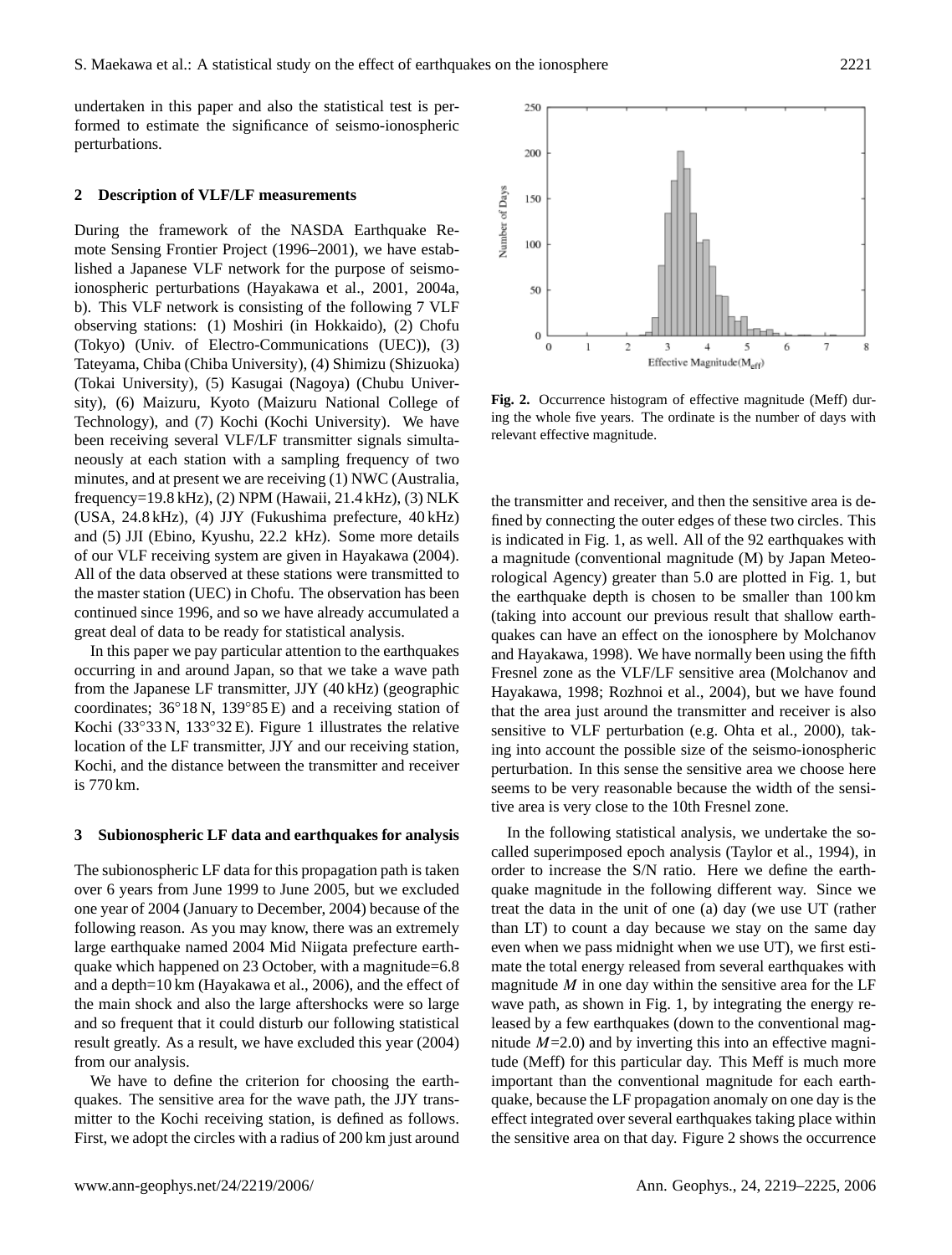

**Fig. 3.** Occurrence histogram of the recurrence interval (in the unit of a day) for the effective magnitude, Meff $\geq$ 5.5.

histogram of the Meff, in which the ordinate means the number of days with relevant Meff. This figure shows there are 19 days with a Meff greater than 5.5.

## **4 VLF data analysis and superimposed epoch analysis**

Diurnal variations of the amplitude and phase of subionospheric VLF/LF signal are known to change significantly from month to month and from day to day. Therefore, following our previous works (Shvets et al., 2002, 2004a, b; Rozhnoi et al., 2004; Hayakawa et al., 2006; Horie et al., 2006), we use, for our analysis, a residual signal of amplitude dA as the difference between the observed signal intensity (amplitude) and the average of several days preceding or following the current day:

$$
dA(t) = A(t) - \langle A(t) \rangle,
$$

where  $A(t)$  is the amplitude for a current day and  $\langle A(t) \rangle$ is the corresponding average for  $\pm 15$  days (15 days before, 15 days after the earthquake and earthquake day) in this paper. In the paper by Rozhnoi et al. (2004), they have defined an anomalous day when dA exceeds the corresponding standard deviation. Figure 3 shows the occurrence histogram of the recurrent time interval (in units of a day) for a Meff greater than 5.5. The result in Fig. 3 gives us some support to our adoption of  $\pm 15$  days (total, one month) when estimating  $dA(t)$ . When we try to perform the superimposed epoch analysis, the event should be well isolated to increase the S/N ratio. In our analysis we have studied the nighttime variation (in the UT range from UT=10 h to 20) (or LT 19 h to 05 h). Then, we use two physical parameters: average amplitude (we call it "amplitude") (or trend) and amplitude dispersion (we call it "dispersion) (or fluctuation). We estimate the average amplitude for each day (in terms of UT) by using the



**Fig. 4. (a)** Superimposed epoch analysis for the parameter, Amplitude, for two different Meffs. Upper, Meff $\geq$ 5.5. **(b)** The corresponding result for dispersion (fluctuation).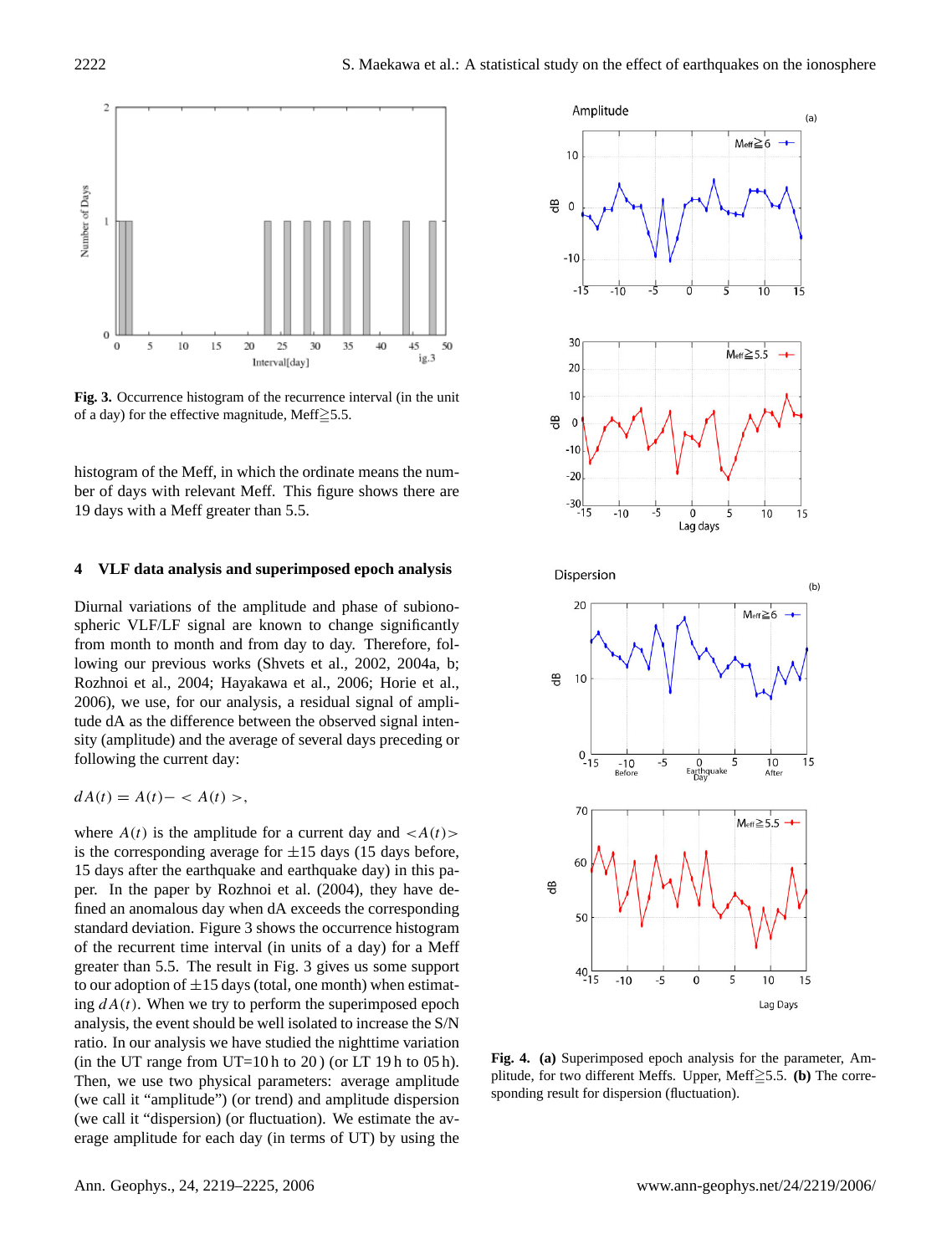observed  $dA(t)$  and one value for dispersion (fluctuation) for each day.

Then, we are ready to undertake a superimposed epoch analysis (e.g. Taylor et al., 1994; Oike and Yamada, 1994). For the study of the correlation between ionospheric perturbations in terms of the two parameters (amplitude and dispersion) and seismicity, we choose two characteristics periods; seismically active periods with a Meff greater than 5.5 and greater than 6.0. The number of events with a Meff $\geq 5.5$  is 19, and that with a Meff $\geq 6.0$  is 4. The raw (stacked) data of superimposed epoch analysis is illustrated in Fig. 4. Figure 4a refers to the result on amplitude, while Fig. 4b refers to that on dispersion. The upper panels refer to a Meff $\geq 6.0$ , and the lower panels to a Meff $\geq 5.5$ .

Let us look at Figs. 4a for amplitude and 4b for dispersion. The abscissa indicates the lag day; minus means the day before the relevant (earthquake) day, and day 0 indicates the earthquake day. The ordinate indicates the amplitude and dispersion values (in dB) after stacking all the data. A seismically active period is characterized by a Meff either greater than 5.5 or 6.0. Rozhnoi et al. (2004) have already studied extensively the effects of solar flares, geomagnetic disturbances, in addition to the seismic effect, and they have shown that the seismic effect is definitely seen for a conventional earthquake magnitude  $(M)$  greater than 5.5. Let us look at the result for the Meff greater than 5.5 (as shown in red). The amplitude seems to be depleted before the day zero and also depleted 5 days after the zero day. At any rate, the amplitude seems to be affected before and after the zero day. Also the dispersion is likely to be rather enhanced before the earthquake day. However, it is rather difficult for us to judge whether the variations in amplitude and dispersion have shown so significant changes or not, before going into the statistical test. Then, we go to the results for a very seismically active period with a Meff greater than 6.0, which is given in the top panel in Fig. 4a in blue. It is clearly seen from this figure after stacking over 4 events that the amplitude is showing a significant depletion over a few days (6 to 2 days) before the earthquake as a precursory effect of earthquakes. Further, Fig. 4b also suggests that the dispersion is absolutely extremely enhanced over one week before the earthquake.

Finally, we would like to undertake the statistical test for the results in Fig. 4. When we perform the Fisher's ztransformation to the data in Fig. 4 (amplitude and dispersion, respectively), the z value is known to follow approximately the normal distribution of  $N(0, 1)$  with zero average and dispersion of unity (Takeuchi et al., 1982; Bickel and Doksum, 2001).

Figures 5a and b represent the corresponding statistical ztest result for the corresponding Figs. 4a and b, respectively. The  $2\sigma$  ( $\sigma$ : standard deviation over the whole period of five years) line is indicated as the statistical criterion. First of all, we look at Fig. 5a. It is clear that the blue line for the Meff greater than 6.0 exceeds the  $2\sigma$  line a few days before the earthquake. This suggests that the ionospheric perturba-



**Fig. 5.** Statistical test result for the amplitude Fig.5 **(a)** and dispersion **(b)**. The day on the abscissa has the same meaning in Fig. 4. The important  $2\sigma$  ( $\sigma$ : standard deviation) lines are plotted for the statistical test.

tion in terms of amplitude (trend) shows a statistically significant precursory behavior (3 to 5 days before the earthquake). Also, when the Meff becomes a little bit smaller (Meff $\geq$ 5.5), the corresponding figure (in red) is found to be very close to the  $2\sigma$  line before the earthquake, but is exceeding the  $2\sigma$ line after the earthquake. This is indicative again of the statistically significant effect of earthquakes on the ionosphere just around the day of high seismicity.

Next we go to Fig. 5b for the dispersion. The enhancement of dispersion (fluctuation) is clearly visible for extremely high seismic activity (Meff $\geq$ 6.0), i.e. the dispersion is found to exceed the  $2\sigma$  line 2–6 days well before the earthquake day, while, in the case of a smaller Meff (Meff $\geq$ 5.5) the dispersion is seen to be considerably enhanced several to a few days before and just after the earthquake. But the dispersion value does not exceed the  $2\sigma$  criterion.

Finally, we comment on the corresponding result for  $M \geq 5.0$  (further below Meff=5.5 by 0.5). We have found that the variations in amplitude and dispersion, as in Fig. 5, are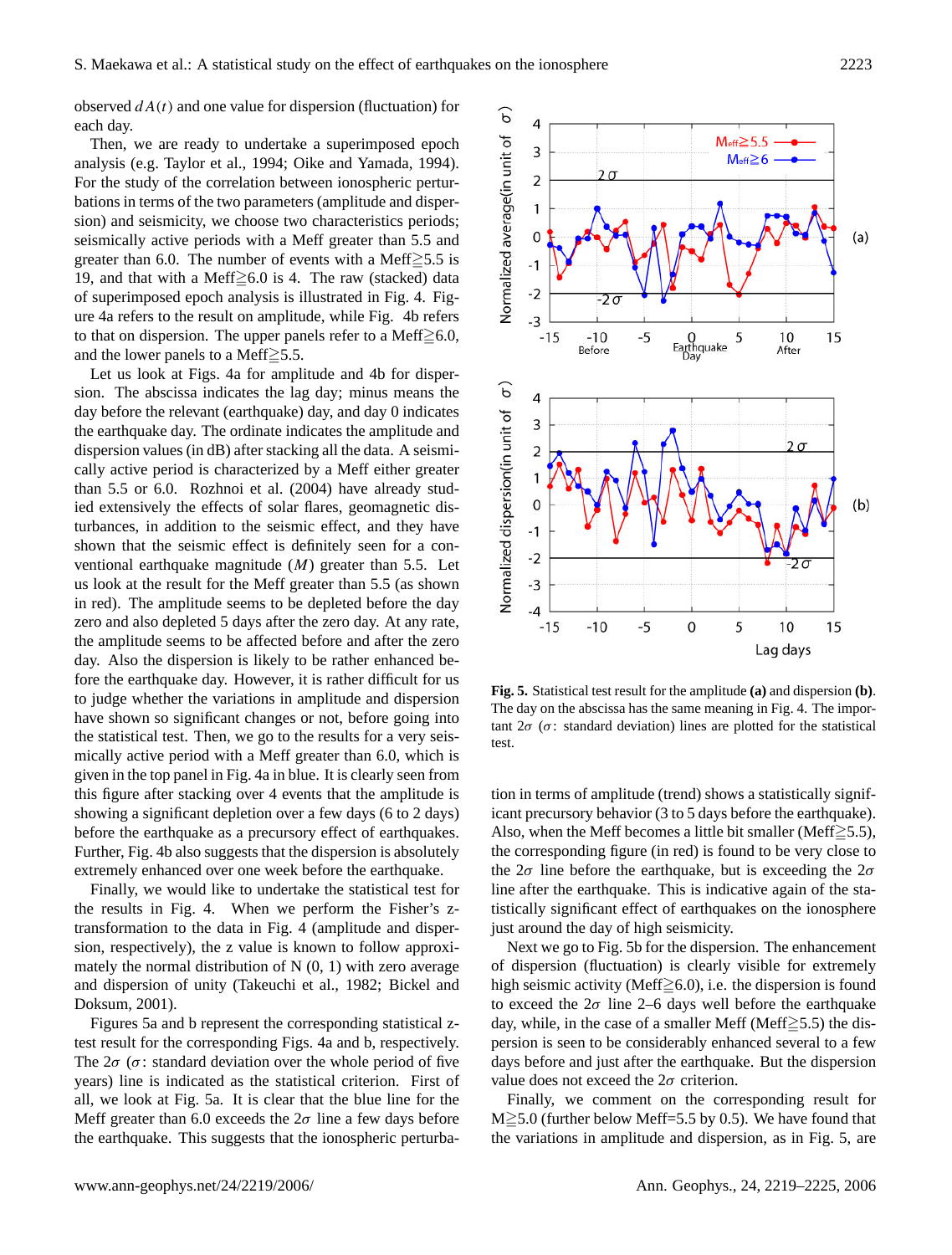well inside the  $\pm 2\sigma$  line for a Meff $\geq 5.0$ , and, together with our previous findings, we say that the seismic effect can only be seen, at least, for a Meff $\geq 5.5$ .

# **5 Conclusions**

A superimposed epoch analysis has been applied to the subionospheric LF data, in order to find the possible effect of earthquakes on the ionosphere. We define the Meff of the earthquakes for a certain day in such a way that the total energy released by all earthquakes in one day is re-converted to the magnitude formula. The use of this Meff is effective because any earthquakes in the LF sensitive area can affect the ionosphere. Two categories for this Meff are considered; seismically active periods with a Meff $\geq$ 5.5 and a Meff $\geq$ 6.0

We can conclude, from the present statistical analysis, the following main important results:

- 1. When the Meff is greater than 6.0, the superimposed epoch analysis has yielded that the ionosphere is definitely disturbed in terms of both amplitude and dispersion. The amplitude is depleted about one week to a few days before the earthquake, and also the dispersion is very much enhanced during the same period before the earthquake.
- 2. By using the z-transformation to the previous amplitude and dispersion data, and by performing the statistical ztest, it is found that such changes in both amplitude and dispersion during the same period before the earthquake exceed the  $2\sigma$  ( $\sigma$ : standard deviation) criterion, indicating the statistical significance.
- 3. When the Meff becomes a little bit smaller, but greater than 5.5, the statistical z-test indicates that both amplitude and dispersion exhibit the similar tendency as for the case of a Meff $\geq 6.0$ , but not so significant.

We compare our present statistical result with previous ones (Shvets et al., 2002; Rozhnoi et al., 2004). Shvets et al. (2002) have performed different kinds of correlations, but unfortunately the analysis period was too short, of the order of a few months. Rozhnoi et al. (2004) have used the data of two years, and they have treated an "anomalous" day in the definition that the difference (or residual) (in amplitude or phase) (dA or dP) exceeds the corresponding  $1\sigma$ . They have studied the percentage occurrence of such anomalous days for different conventional earthquake magnitudes (Ms). After examing different effects (solar flares, geomagnetic storms, etc.), they have succeeded in detecting the seismic effect in subionospheric VLF/LF propagation only when the earthquake magnitude exceeds 5.5. In our paper, we do not pay attention to the percentage occurrence of anomalous days, as studied by Rozhnoi et al. (2004), but we pay attention to two physical parameters of subionospheric LF prop-

agation: (1) amplitude (trend) and (2) dispersion (or fluctuation). A superimposed analysis, together with the statistical test, has yielded that both these two physical quantities, amplitude and dispersion, are statistically significantly disturbed for the Meff greater than 6.0, i.e. the amplitude is decreased by ∼3 dB one week to a few days before the earthquake, and at the same time during the same period the dispersion is significantly enhanced, as well. The similar tendency is confirmed for the Meff greater than 5.5 (but not so significant as compared to the case of Meff $\geq 6.0$ , but statistically significant enough). Our result seems to have confirmed and supported our previous result by Rozhnoi et al. (2004) by using the much longer-period data. The present statistical study has given a strong validation of the use of the nighttime fluctuation method to determine seismo-ionospheric perturbations (Hayakawa et al., 2006; Horie et al., 2006)

Based on our present statistical result, we are ready to go into the details on the generation mechanism of ionospheric perturbations caused by seismic activity. A few hypotheses on the lithosphere-atmosphere-ionosphere coupling have already been proposed (Hayakawa, 2001, 2004; Molchanov et al., 2001; Hayakawa et al., 2004); (1) chemical channel, (2) acoustic channel and (3) electromagnetic channel (Molchanov et al., 1993). It seems likely that the first two channels are promising. As for the chemical channel, we expect modification of the electric fields and currents in the atmosphere due to the change in atmospheric conductivity (e.g. due to the radon emanation) over an earthquake zone, and corresponding effects in the ionosphere (Grimalsky et al., 2003; Hayakawa, 2004; Pulinets and Boyarchuk, 2004; Sorokin et al., 2005). Then, in the acoustic channel we assume the transfer of the disturbances from a seismic source to the atmosphere and ionosphere by means of acoustic and internal gravity waves (Molchanov and Hayakawa, 1998; Molchanov et al., 2001; Miyaki et al., 2002; Hayakawa et al., 2002; Shvets et al., 2004). Furthermore, it is interesting to investigate the correlation and relationship of this VLF propagation anomaly in the lower ionosphere with the upper ionospheric condition (e.g. Liu et al., 2000). Further studies to elucidate the mechanism are being carried out.

*Acknowledgements.* The authors would like to express our sincere thanks to JSPS (#15403012), the Mitsubishi Foundation, International Communications Foundation, and NiCT (R and D promotion scheme funding international joint research) for their support.

Topical Editor M. Pinnock thanks A. Shvets and another referee for their help in evaluating this paper.

## **References**

- Bickel, P. J. and Doksum, K. A.: Mathematical Statistics; Basic Ideas and Selected Topics, 2nd ed., Prentice-Hall, Old Tappan, N.J., 2001.
- Gokhberg, M. B., Gufeld, I. L., Rozhnoy, A. A., Marenko, V. F., Yampolsky, V. S., and Ponomarev, E. A.: Study of seismic influence on the ionosphere by super long wave probing of the